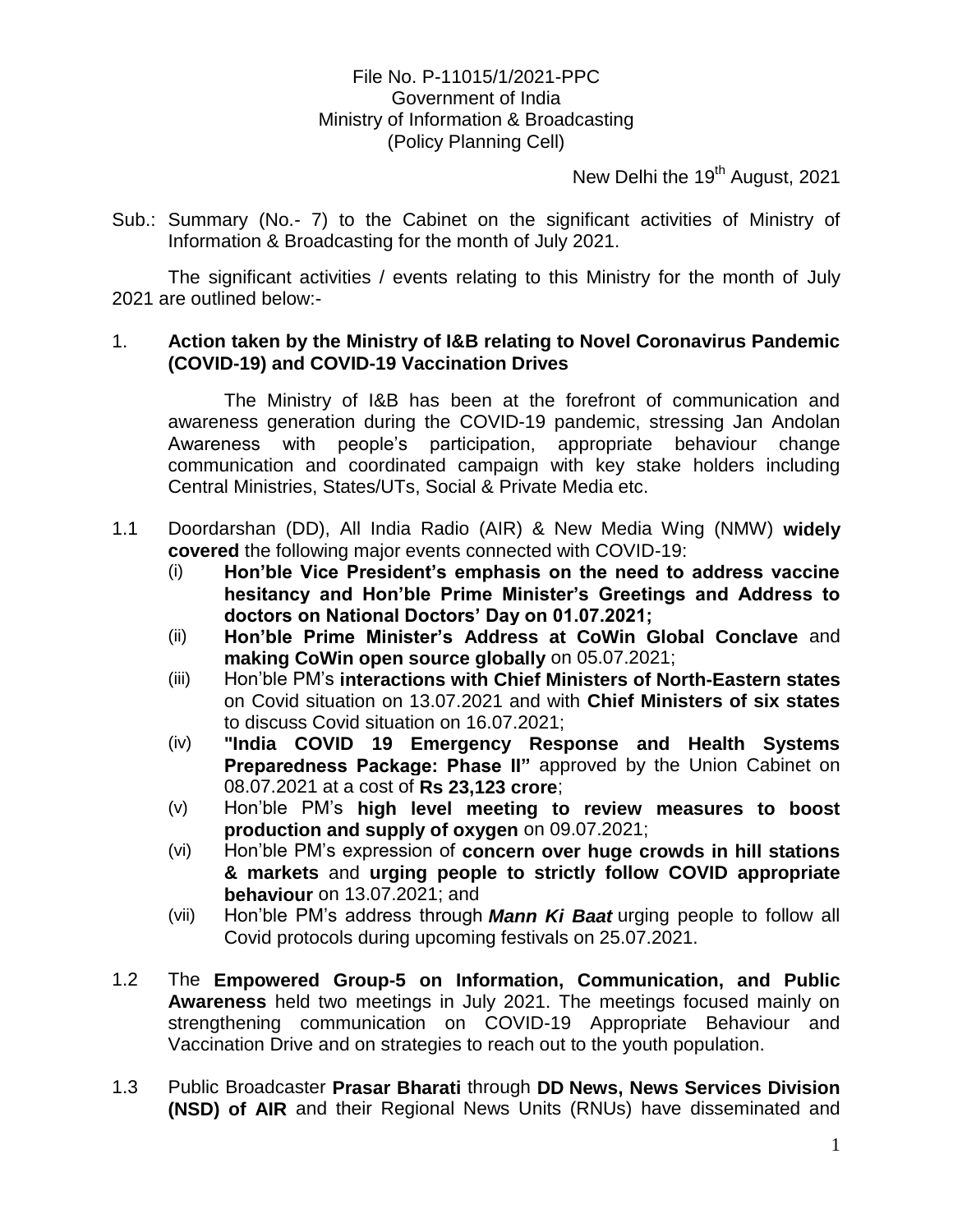enhanced Government COVID-19 initiatives through special programming. National and International News have been telecast with special focus on encouraging the public to adhere to **COVID appropriate behaviour,** addressing **vaccine hesitancy, measures taken by Government** to deal with the disease, **Liberalised Free Vaccination Drive for 18+** and unlocking and lifting of Coronavirus-induced restrictions in States/UTs. DD news focused on **special efforts to reach out and allay fears, address queries and questions** confronting the general public at large. Addresses by Prime Minister exhorting citizens to strictly follow **COVID appropriate behaviour** are being telecast live and subsequently amplified through special programmes.

- i) **DD News** continued to telecast and disseminate News with special focus on **protocols, vaccination and management of Covid-19** and addressing **vaccine hesitancy**. Several **special programmes** were telecast viz. 31 episodes of live phone-ins on **"Doctors Speak"**, 05 episodes each of **"Arogya Bharat"** and **"Total Health"**, 16 episodes of daily programme **"Corona Se Jung Jitenge Hum"** on positive stories and live discussions, **Doctor"s Chat Covid Series**, **Bio-Quest**, **News Night** etc., all amplified through Social Media hashtag **#Unite2FightCorona**.
- ii) **NSD AIR** focused coverage on airing of **National/ State Covid helpline numbers**, MoHFW/ ICMR advisories; Treatment facilities; **dispelling fears** about safety and efficacy of Made-In-India vaccines & **allaying doubts** on Coronavirus and **Mucormycosis**, expert advice of eminent doctors; airing of **Ground Reports** and amplifying of **infographics***,* 30 live phone-ins of top medical experts and general public in **"Corona Jagrukta" series,** etc.
- iii) **Special COVID-19 Composite News Bulletins; COVID Jan Andolan**
- iv) Infographics/ Videos/ Myth-busters/ Expert Speak/ Public Speak/ Sound Bytes/ Fake News Alerts/ Positive Stories/ FAQs/ Podcasts
- 1.4 Press Information Bureau (PIB) issued **Daily Covid-19 Bulletins and infographics,** conducted **Press Briefings,** publicized **graphics** issued by Health Ministry/ICMR/MyGov, disseminated **positive action taken** by the Govt. and its **Covid-19 Fact Check Units** have kept a check on misinformation. PIB and its Regional offices have issued **8314 Press Releases** in English, Hindi and other regional languages. 1414 PIB's Tweets (English) earned 37.4 Million impressions & 23.1K new followers and 1127 PIB's Tweets (Hindi) earned 4.59 Million impressions & 5.9K new followers in July 2021.
- 1.5 The Regional/ Field Outreach Bureaus (ROB/FOB) of Bureau of Outreach and Communication (BOC) mounted various **posters of COVID-19** at prominent places and ensured maximum participation of people, including from far-flung areas in different parts of the country, by **creating awareness on Free Vaccination for all** and other Government schemes through **Digital Video Vans.** BOC also carried out **Radio Campaigns** through Private FM Stations.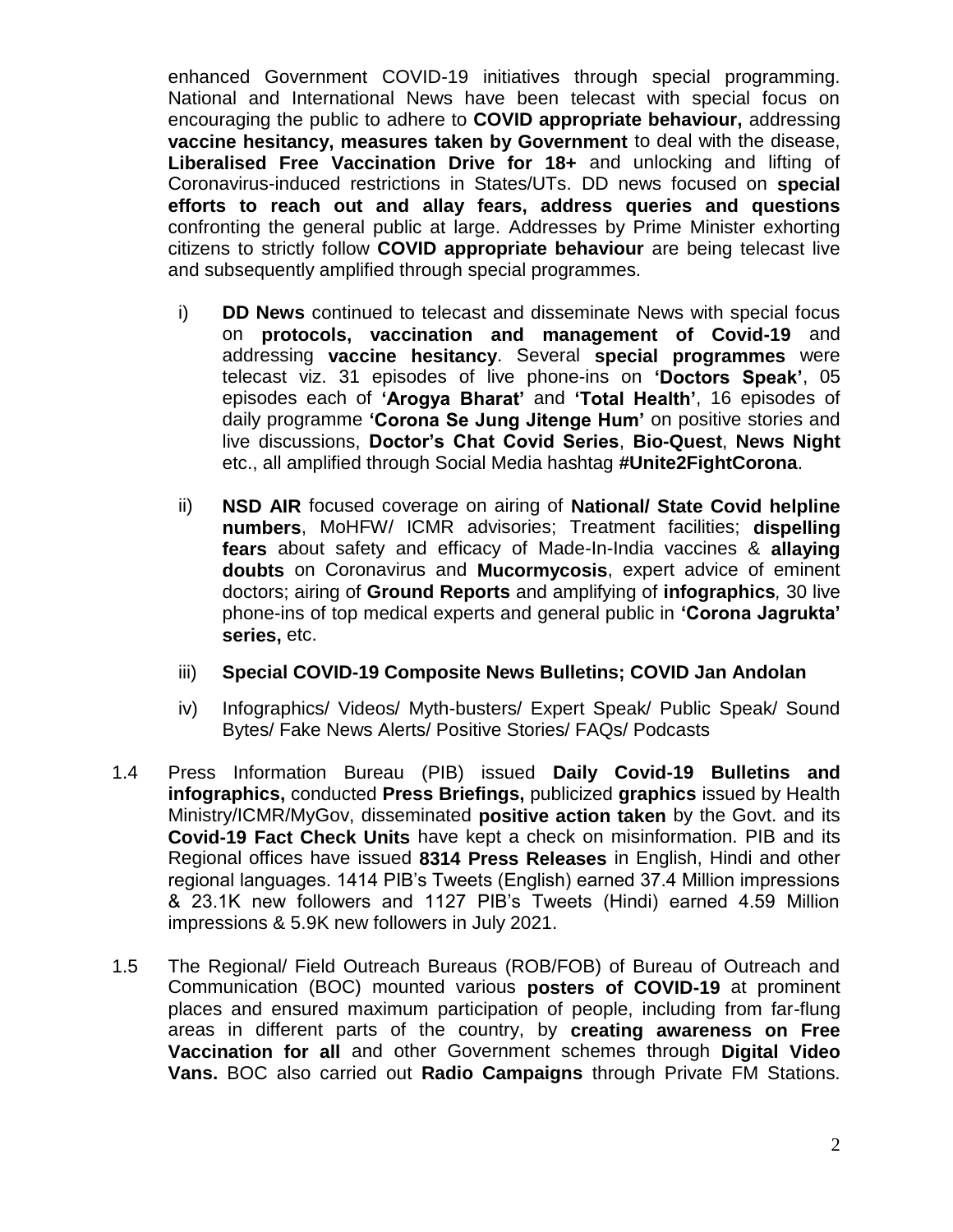ROBs/ FOBs of BOC also conducted **awareness campaign** on themes of COVID-19 and Vaccination Drives **through Social Media platforms** as under:

| Total No. of<br><b>Facebook</b><br><b>Posts</b> | <b>Total No. of Tweets</b><br>and Re-tweets (with<br>'Impressions') | Total No. of<br><b>Posters/Message</b><br><b>Nideos circulated</b><br>on WhatsApp | Total No. of<br>Instagram<br><b>Posts</b> |
|-------------------------------------------------|---------------------------------------------------------------------|-----------------------------------------------------------------------------------|-------------------------------------------|
| 27255                                           | 67180 (1019183)                                                     | 99276                                                                             | 8919                                      |

- 1.6 ROBs/ FOBs of BOC organized **87 Webinars**, 14 Mini Integrated Communication and Outreach Programmes (ICOPs), 11 small ICOPs and 11 Special Outreach Programmes (SOPs) in July 2021 on issues such as **Free Vaccination for all, Yoga and Covid prevention**, Mental Health, Tokyo Olympics, Digital Media Ethics Code 2021 etc. PIB and its Regional/Branch offices have also collaborated on **55 webinars** on above mentioned issues.
- 1.7 **Comprehensive coverage** was provided by NMW **on Social Media** to Covid-19 statistics, Vaccination drive, management efforts, Myths vs. Facts, use of humour for Behaviour Change Communication, etc. Nearly **1203 tweets** were posted in July 2021 from **dedicated Twitter handle @COVIDNewsByMIB** having **206.3K followers**, which has appeared nearly **25.2 Million** times in the timeline of Twitter users.
- 1.8 **Workshop cum interaction sessions** were organized for officers and field reporters from PIB, BOC, DD and AIR by the Health Ministry in partnership with UNICEF on 23.07.2021 and 30.07.2021 respectively with media organizations of the Central Government and with National Health Mission (NHM) officers from five South Indian States to reinforce messaging on COVID Appropriate Behaviour, encourage vaccine uptake and highlight positive Ground stories.

## 2. **Commemoration of Azadi ka Amrit Mahotsav: 75 Years of Independence of India**

- 2.1 Hon'ble PM's address through *Mann Ki Baat* regarding a new initiative to mark **Amrit Mahotsav** on the occasion of the 75<sup>th</sup> Independence Day of India was covered comprehensively on whole network of DD and AIR.
- 2.2 Films Division celebrated **165th Birth Anniversary of Lakmanya Tilak** and **Birth Anniversary of Shaheed Udham Singh** by screening respective biopics on 23.07.2021 and 31.07.2021 on its website and YouTube channel. Films Division also organized a unique film festival **"Masters Constellation"** on **The Life and Works of Renowned Filmmakers** by streaming films from 9<sup>th</sup> to 11<sup>th</sup> July, 2021 on its website and YouTube channel, which recorded **7945** online viewership.
- 2.3 NMW provided extensive coverage to **Indian Freedom Fighters** on their birth/death anniversaries using hashtag **#AmritMahotsav**. **Graphics and videos** related to Mangal Pandey, Chandra Shekhar Azad, Bal Gangadhar Tilak, Batukeshwar Dutt, Aruna Asaf Ali etc. were prepared and posted on Social Media platforms.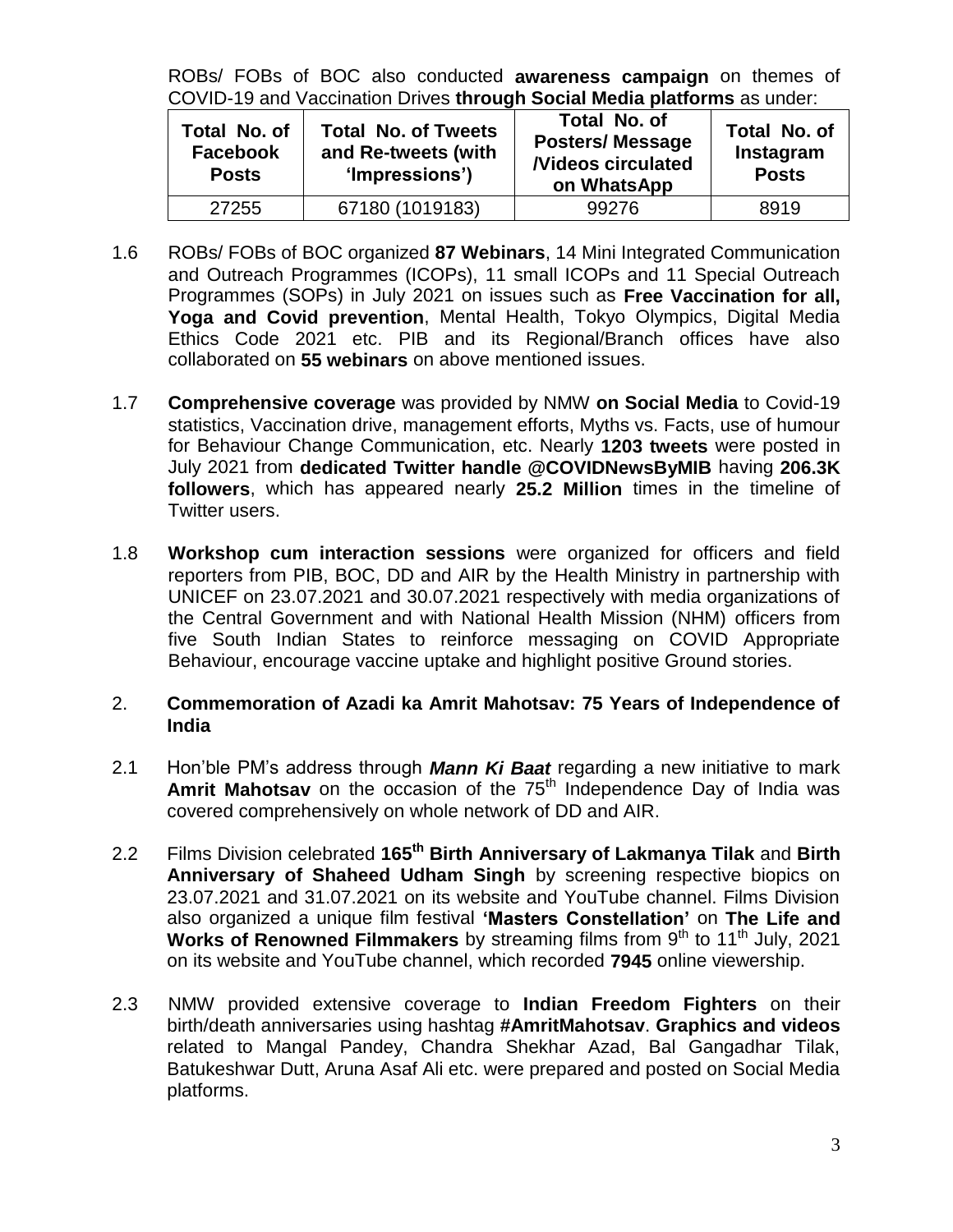- 2.4 The **52nd Edition of the International Film Festival of India (IFFI)** will be held in Goa in a hybrid format from  $20<sup>th</sup>$  to  $28<sup>th</sup>$  November, 2021. On the occasion of the **Birth Centenary of the Cine Maestro Shri Satyajit Ray, 52<sup>nd</sup> IFFI will pay a tribute through a Special Retrospective at the IFFI**. The **"Satyajit Ray Lifetime Achievement Award for Excellence in Cinema"** instituted this year will be given at the IFFI every year, starting from this year.
- 2.5 India participated in the **74th Cannes Film Festival** through a **virtual "India Pavilion",** which focused on **celebration of the Birth Centenary of legendary**  filmmaker Shri Satyajit Ray. The 52<sup>nd</sup> IFFI poster and regulations booklet was also unveiled at Cannes Virtual Film Market. It was also announced that India has opened up Film Facilitation Office for international filmmakers to ensure that all permissions are given in one go.
- 3. **Anniversary of Kargil Vijay Diwas** (26.07.2021): **The Hon"ble President of India"s visit to Baramulla** to pay tributes to soldiers by laying a wreath at the Dagger War Memorial and the **Hon"ble Prime Minister paying homage** to soldiers who lost their lives in Kargil were covered comprehensively on DD News and NSD:AIR. DD News **telecast special programmes** *'Jay Jawan: Kargil Vijay Diwas par Jawano ko naman'* under half an hour discussion based programme *'Do Took'* and prime time programme *'Kargil ke Rakshak'*.

# 4. **Participation of Indian Contingent in Tokyo 2020 Olympics**

- 4.1 The Hon'ble PM's **review of the preparations** for facilitation of India's contingent at Tokyo-2020 on 09.07.2021, his **interaction with Indian athletes" contingent bound for Tokyo Olympics** on 13.07.2021 and his address through *Mann Ki Baat* regarding supporting Indian athletes in Olympics through **"Victory Punch Campaign"** & *#Cheer4India* were covered widely on DD News and NSD:AIR. Several special programmes were aired including the following:
	- i. The **opening ceremony** was streamed live and **daily special programmes** viz. **"Countdown to Tokyo"**, **"Tokyo 2020: The Spirit of Sports"**, **India@Tokyo**, **#Cheer4India**, **Olympics Highlights**, **Khel Aajkal**, **Sports 360°**, **Olympics Stat Zone** etc. were telecast on DD News, DD India and DD Sports. **Exclusive interviews** with Tokyo Silver Medalist **Mirabai Chanu** and Indian Hockey Captain **Manpreet Singh** were telecast on DD News.
	- ii. DD News & DD India promoted the hashtags **#Cheer4India** and **#Olympics ki Asha** on Social Media platforms and telecast focused story to encourage people for participating in **MyGov Olympics Quiz**.
	- iii. **Olympics Special Series**, **Olympics Quiz**, Daily **SportsScan**, **Curtain Raiser**, **Cheer4India** campaign, Exclusive **Interviews**, special discussion programmes **"Surkhiyon Mein"**, **"Spotlight"** etc. were aired by NSD:AIR.
- 4.2 The July 2021 fortnightly editions of **New India Samachar (NIS)** on the themes of **"Khelega India Khilega India"** and 'Vaidyo Narayano Harih' were printed in 13 languages & distributed across the country by BOC. E-versions of NIS were sent to over 65.4 million readers via emails using E-Sampark platform of MyGov India.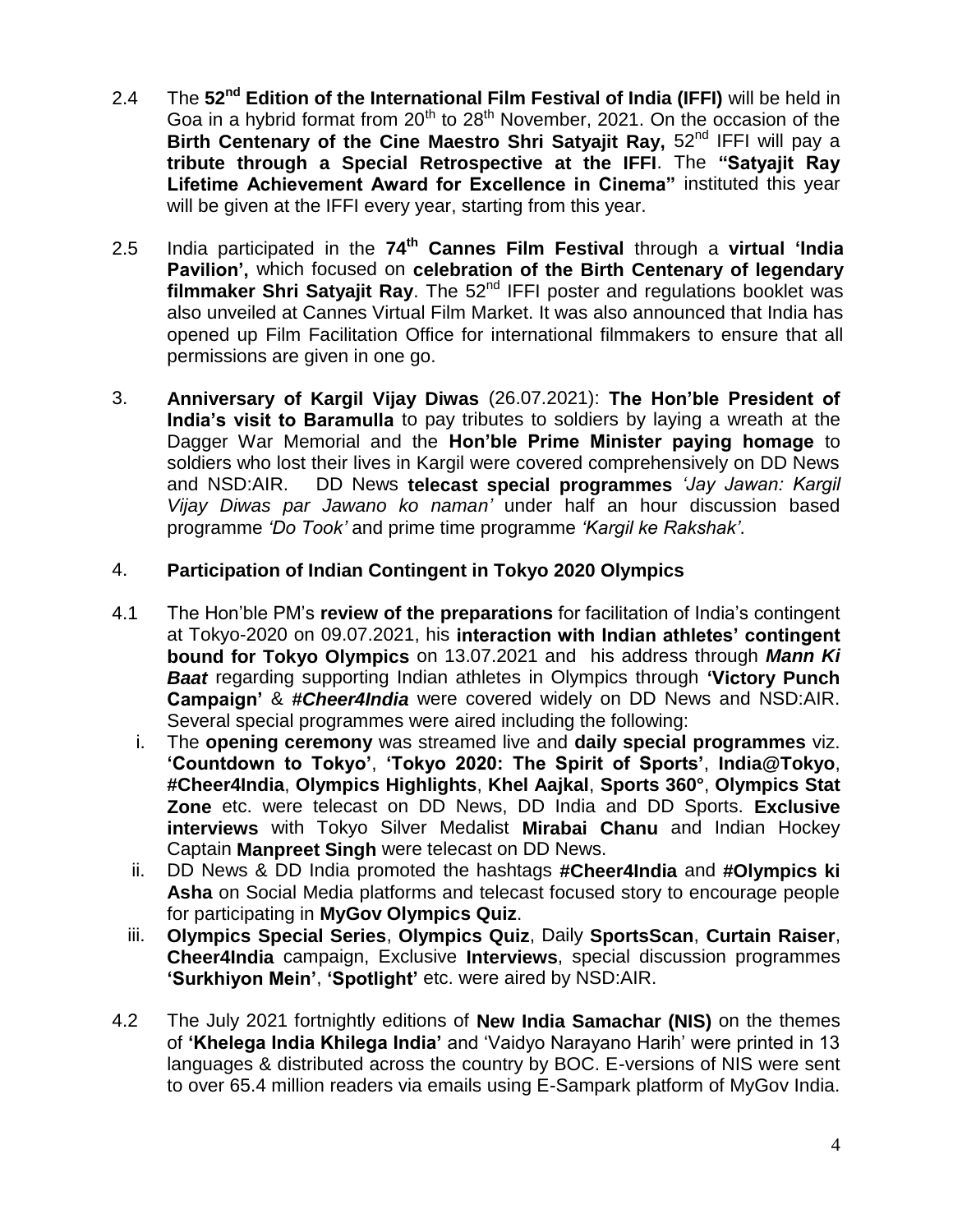**02 Special articles** written by experts were commissioned by PIB and published in newspapers.

- 4.3 BOC conducted an **extensive media campaign** to highlight the performance and achievements of Indian athletes on Social Media through songs, slogans, quizzes, videos etc. ROBs/ FOBs installed **Selfie Booth for #Cheer4India** at prominent places. NMW prepared and posted **graphics and videos for #Cheer4India** on Social Media platforms. BOC also **designed and displayed hoardings** at various vantage points in Delhi congratulating Ms. Mirabai Chanu for winning Silver Medal.
- 4.4 National Film Development Corporation Ltd. (NFDC) **produced short films on 41 athletes/ teams** participating in Olympics 2021, commissioned by the Sports Authority of India.
- 5. DD News and NSD:AIR provided comprehensive coverage to the launch of multiple key initiatives by the Hon'ble Prime Minister to mark the **first anniversary of National Education Policy (NEP) 2020** and his **address** to the education community. A **special one hour programme** *"In Focus"* covering various current affairs topics including NEP was telecast on DD News. **06 Special articles** written by experts on NEP were commissioned by PIB and published in newspapers across the country.
- 6. The Film Facilitation Office (FFO), National Film Development Corporation Ltd. (NFDC) **launched its first Newsletter "Film in India",** which was disseminated through NFDC Social Media handles, through Email to all stakeholders in the country and with Ministry of External Affairs Nodal officer for sharing abroad. The debut July 2021 Edition focused on India's Most Film Friendly States, Online Permission system and Services & Resources available on FFO portal. FFO also participated in online **Cannes Film Market 2021** at the **Marche du Film 2021** held from 6<sup>th</sup> to 15<sup>th</sup> July, 2021, to promote its **'Film in India'** initiative.

# 7. **Information Technology (Intermediary Guidelines and Digital Media Ethics Code) Rules, 2021**

- 7.1 Ministry has **sent acknowledgements** to over **1800 publishers** of digital media which furnished information under rule 18.
- 7.2 **Five (05) webinars** have been conducted in July, 2021 with a direct participation of **1400 stakeholders** to create awareness about the Rules.
- 8. DD News and NSD:AIR provided live coverage and wide publicity to the **inauguration of various development projects** in Varanasi on 15.07.2021 & in Gujarat on 16.07.2021 by the Hon'ble Prime Minister, his interaction with beneficiaries of Digital India on completion of **6 Years of Digital India**, his **meeting with US Secretary of State** Mr. Antony Blinken and his **address at the World Youth Skill Day** programme. DD News extensively covered the **Monsoon Session of Parliament** through dedicated curtain raiser *'Sansad ke Samaksh Mudde'* and *'Sansad Samachar'* bulletins and live telecast of Question Hour,